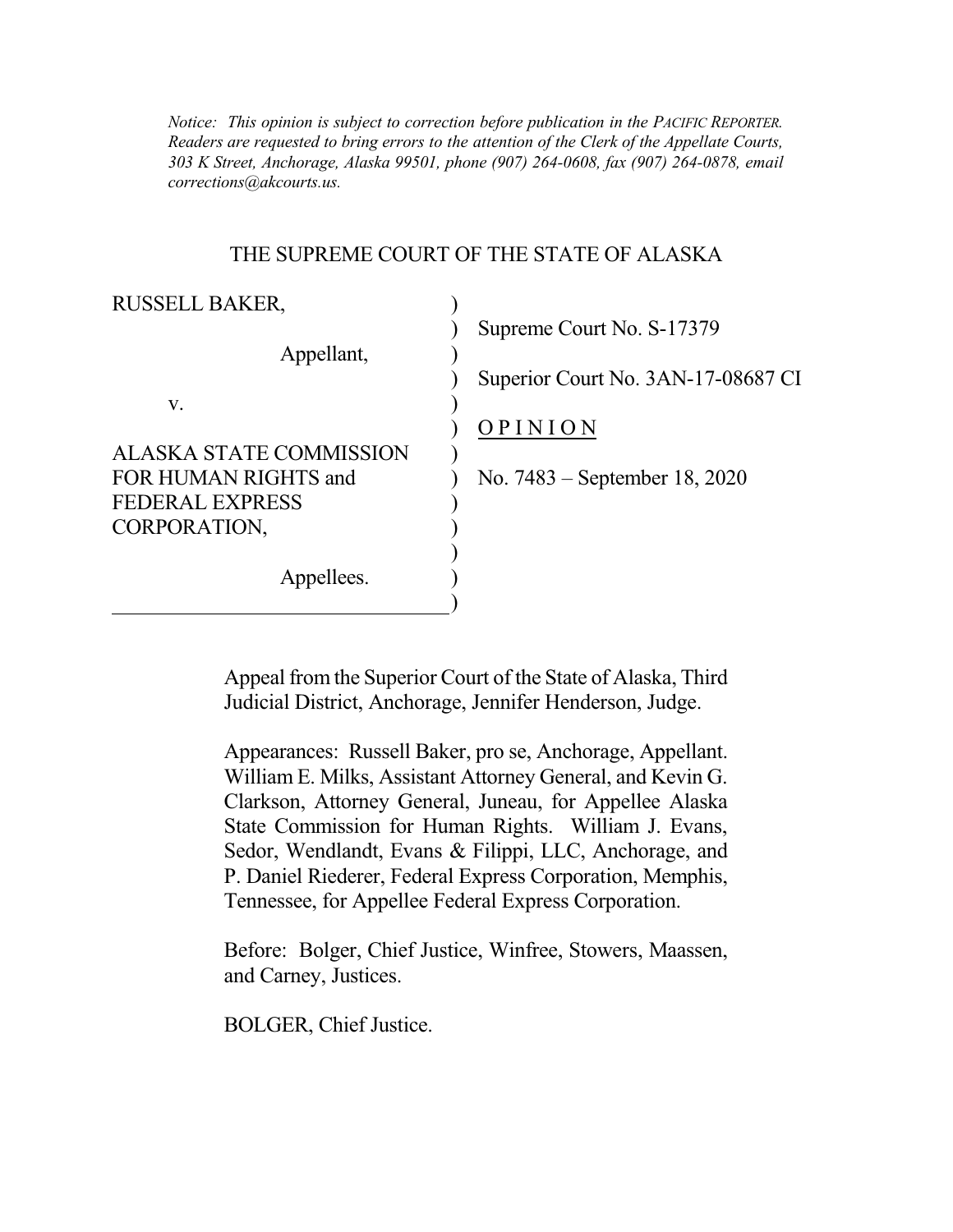### **I. INTRODUCTION**

 A pilot was fired by his employer after he collected a relocation allowance based on misleading statements that his spouse had relocated with him. While his employment termination proceedings were ongoing, he filed complaints with the Alaska State Commission on Human Rights, contending first that his employer engaged in marital status discrimination by requiring married pilots to relocate their spouses as a condition of the relocation allowance and second that his employer retaliated against him for filing the first complaint. The Commission concluded that there was substantial evidence of illegal discrimination, but exercised its statutory discretion to dismiss the complaint instead of bringing an enforcement action. The Commission also dismissed his second complaint, concluding that there was not substantial evidence of retaliation. The pilot appealed the Commission's decisions to the superior court, which affirmed the decisions, and he now appeals to this court. We conclude that the Commission did not abuse its substantial discretion by declining to prosecute the discrimination complaint. We also conclude that the Commission did not err by concluding that the employer did not retaliate against the pilot after he filed his discrimination complaint. We therefore affirm.

### **II. FACTS AND PROCEEDINGS**

 Russell Baker was hired by Federal Express Corporation (FedEx) in June 2006. Employment agreements between FedEx and its pilots are established via collective bargaining with a union, the Air Line Pilots Association, International (ALPA). During the relevant period of Baker's employment, ALPA's agreement with FedEx offered pilots on foreign duty assignments options to finance either relocation housing or their commute. Pilots based in Hong Kong could elect an "enhanced" relocation package instead of commuting. Pilots choosing that package had 18 months to complete their relocation, but were obligated to reimburse FedEx if they did not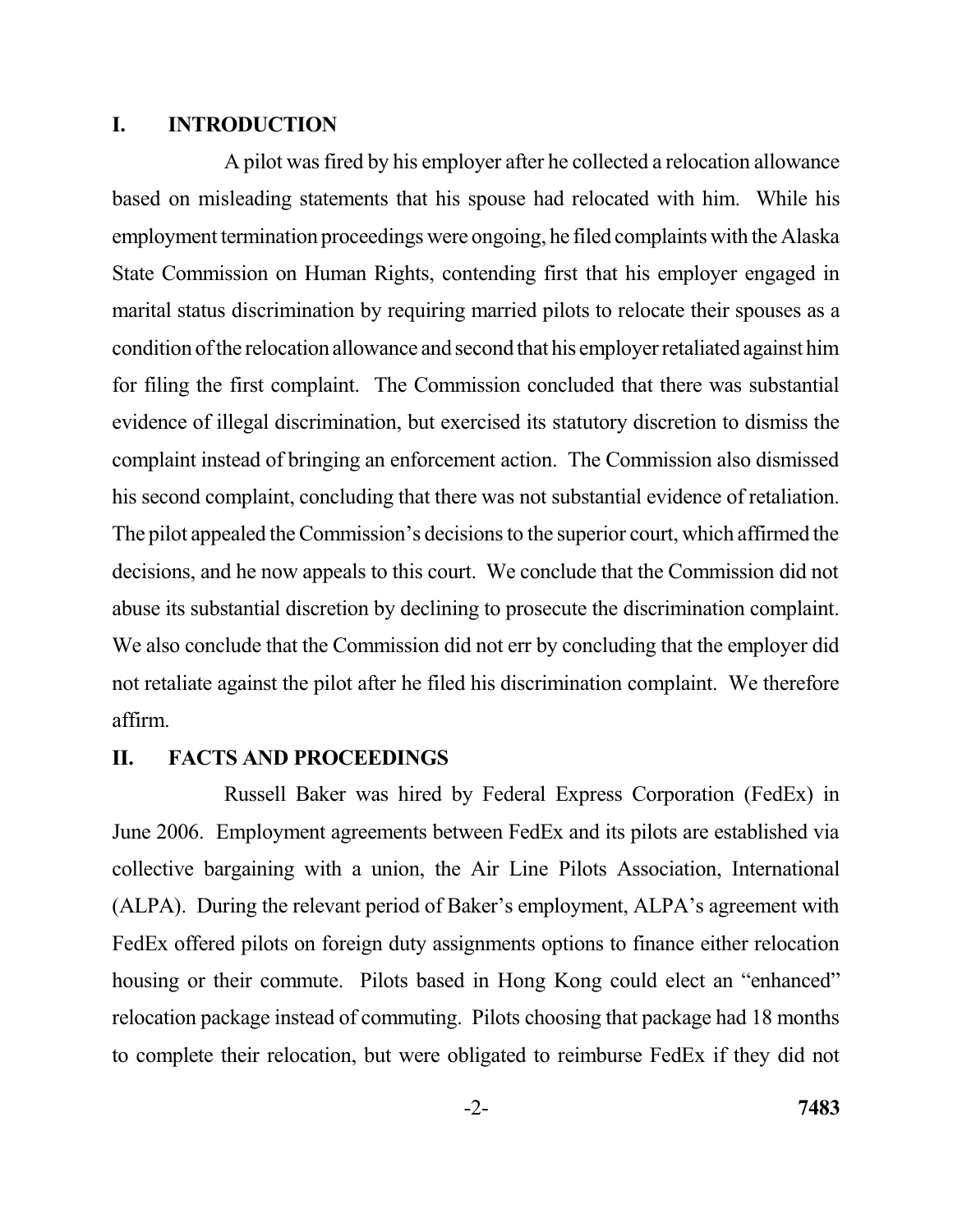actually relocate. FedEx retained the right to request documentation establishing that relocation had actually occurred, including "verification of the permanent relocation of a pilot's spouse, and/or dependent children under the age of 18 years, if applicable."

 In August 2009 Baker accepted an assignment to Hong Kong. In November 2009 he submitted a signed "Pilot Relocation Request Form" selecting the housing allowance "Enhanced Option," indicating that he understood the requirements and attesting that his spouse would relocate with him. In November Baker also emailed the FedEx relocation department, writing, "As you saw we're planning on taking the relocation package." He further wrote, "We [are] planning on traveling to [Hong Kong] just after Christmas to get set up."

 Baker began flying trips out of Hong Kong in January 2010. In March Baker leased an apartment in Hong Kong. He began receiving housing allowance payments in April. According to Baker, he verbally informed the assistant chief pilot in Hong Kong that his spouse would relocate in the fall of 2010 after she resolved some health and employment issues.

 In August 2010 Baker requested FedEx's relocation department purchase a one-way airplane ticket for his wife to travel from Anchorage to Hong Kong, stating, "My wife is ready to join me in Hong Kong" and "[w]e're finishing up our relocation process to [Hong Kong]." On October 16, 2010, his wife traveled to Hong Kong with a FedEx-purchased airplane ticket, but unbeknownst to FedEx, she had already purchased a return ticket. On October 25, 2010, she flew back to Anchorage, and did not return to Hong Kong for the remainder of Baker's assignment.

 new housing allowance claim form and guidelines regarding the housing allowance. In June 2011 Baker returned the form, attesting that he understood the requirements and the potential consequences of falsification. He did not mark "yes" or "no" in response to the In May 2011 the FedEx Hong Kong assistant chief pilot emailed pilots a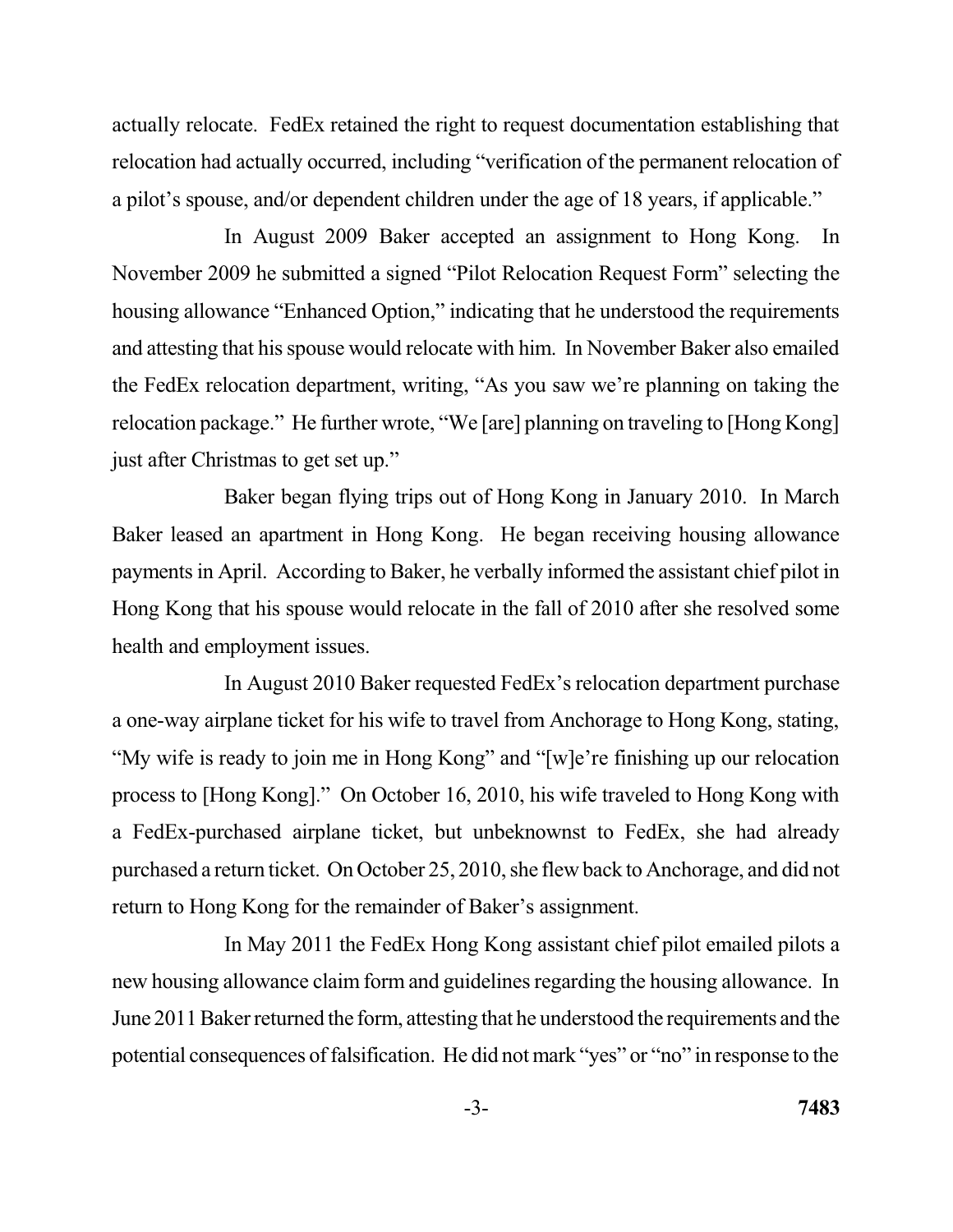question, "Does your spouse reside with you at the residence listed above?" Instead, he wrote "see note" and attached a "Note of Explanation Regarding My Spouse's Current Hong Kong Residency." His note stated, "After talking with ALPA, I realize my spouse may not currently qualify as a resident in Hong Kong. I had previously considered her a resident, based on many factors, including completion of her physical relocation, the establishment of our private Hong Kong apartment, [and] her documentation as a resident . . . ." Baker added that although he found the requirements unclear, he did not believe his wife's return to the United States violated company policy because he "expected her to return with a frequency and duration" that would satisfy residency requirements. He acknowledged that his wife had not "expressed plans to return [to Hong Kong] within the next 45 days." He requested a waiver if the company determined he was not in compliance with the housing allowance requirements, without offering information regarding any extenuating circumstances other than his current visitor visa status and the scheduled end of his foreign duty assignment in six months. He did not raise concerns about marital status discrimination or allege that the housing allowance requirements unfairly impacted married pilots.

 On September 21, 2011, FedEx notified Baker that he was under investigation for having improperly collected housing allowance payments. Around this time, FedEx began similar investigations of several other pilots.

 On October 12, 2011, Baker filed a complaint with the Commission. He stated that FedEx's housing allowance policy constituted marital status discrimination. On the same date Baker also responded to FedEx's notice of investigation. He asserted that he had expected to have an 18-month window to complete any relocation, that he constituted discrimination against married pilots, and that he believed he had been found the company's residency requirements subjective and confusing, that the policy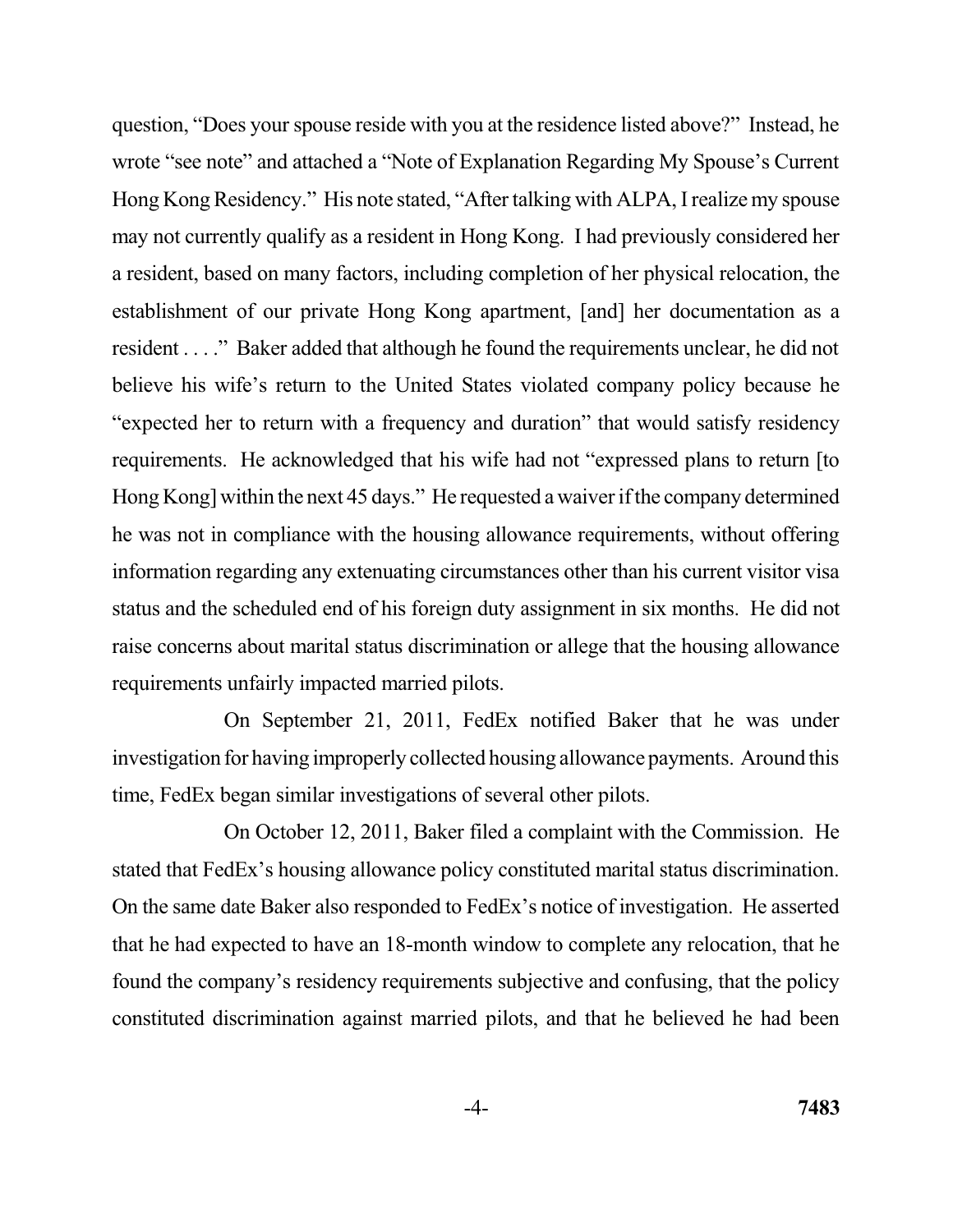appropriately forthcoming with the company regarding his "good faith" attempt to relocate.

 disciplinary process. Baker was represented by an ALPA member and two ALPA attorneys. At the hearing Baker acknowledged that he had requested the enhanced housing allowance knowing that he and his wife were required to establish a primary residence in Hong Kong. Baker stated that he was aware that his wife's nine-day trip to Hong Kong might not constitute a relocation, but that he believed they had 18 months to complete the relocation. He further acknowledged that he had received monthly housing allowance payments beginning in April 2010, that his wife had not been to Hong Kong since October 2010, and that he had not submitted his "Note of Explanation" until June 2011. In December 2011 FedEx held a preliminary hearing as part of a internal

 In early March 2012, FedEx proposed a settlement agreement. According to FedEx, similar proposals were extended to all pilots found to have inappropriately collected the housing allowance. According to this proposal, if Baker acknowledged FedEx had just cause to terminate his employment based on his inappropriate collection of the housing allowance, underwent a disciplinary suspension without pay, and repaid the cost of the housing allowance, he could retain his job. Baker did not accept the settlement offer.

 Later that month, the hearing officer issued a preliminary decision. Addressing Baker, he wrote:

> It is clear from the record that you knew at all times pertinent to this case that you were not entitled to receive [Hong Kong] housing allowance payments unless both you and your wife relocated your primary residence to [Hong Kong]. . . . [Y]ou knew that both you and your wife were required to complete the relocation of your primary residence to [Hong Kong] by approximately June 2011.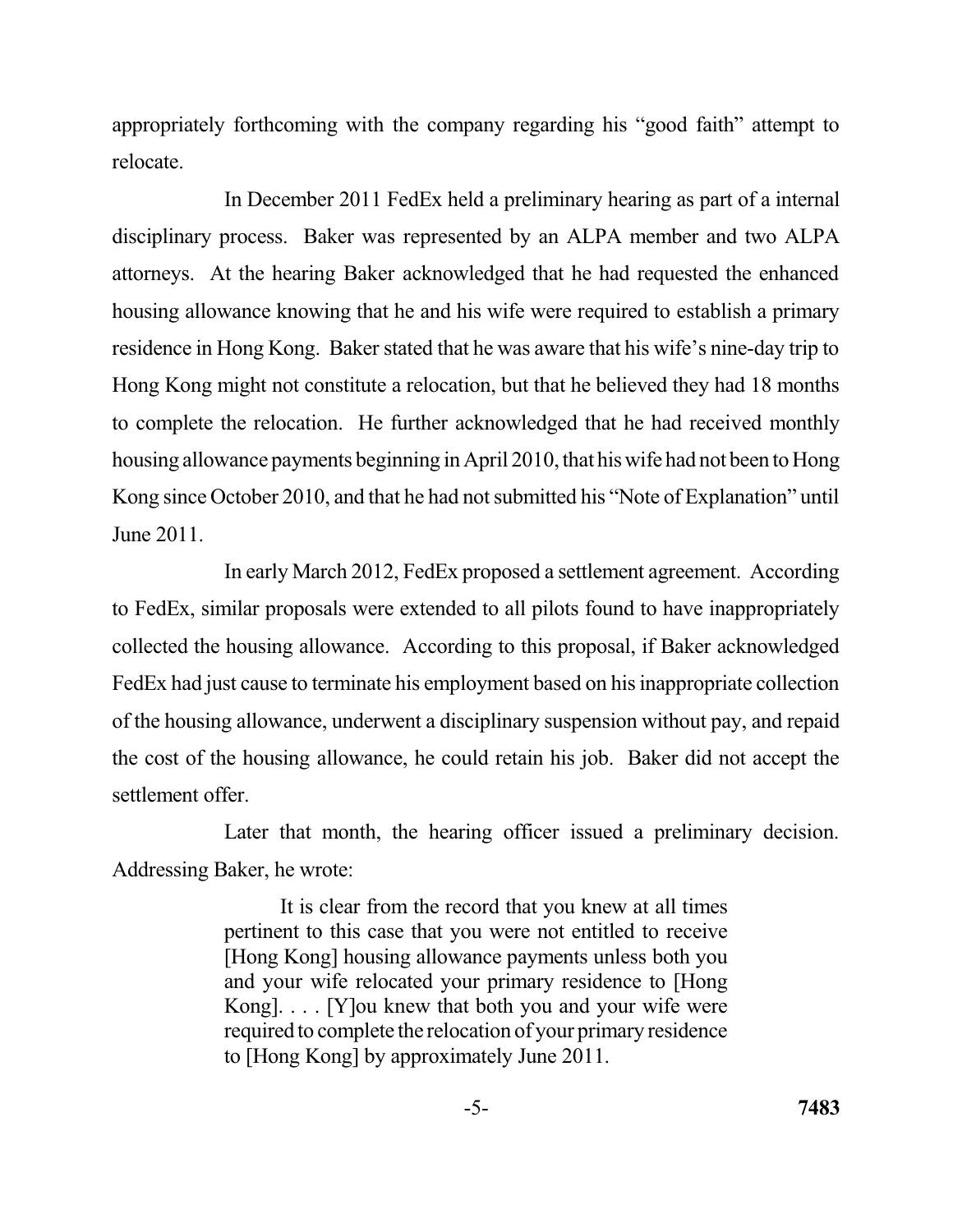It is also clear from the record that your wife did not complete the relocation of her permanent residence to [Hong Kong] at any time, and certainly not within 18 months from the date of your activation into your [Hong Kong] crew position.

 position. The hearing officer further found that the record undercut Baker's representation that he Kong was planned and executed. The hearing officer noted that although Baker requested a one-way ticket from FedEx for his wife's relocation to Hong Kong, he was aware that she personally purchased a return ticket for nine days later without a plan to return. This indicated to the hearing officer that Baker's wife's October 2010 trip occurred only to create the appearance of relocation. believed his wife had a "genuine intent" to relocate based on the way her trip to Hong

 The hearing officer additionally observed that Baker frequently "jumpseated"**<sup>1</sup>**to Anchorage, but rarely used jumpseats on FedEx flights and that Baker himself was reluctant to testify about his jumpseating practices during the period when his wife was allegedly still planning to relocate to Hong Kong. These facts led the hearing officer to conclude that Baker wanted to conceal the frequency of his trips to avoid raising questions regarding whether he and his wife resided in Hong Kong. Based on the record in Baker's case, the hearing officer recommended that his employment with FedEx be terminated.

 Baker availed himself of an internal appeals process. In early March 2013, the panel considering his appeal issued a final decision stating that FedEx "has clearly and convincingly established the existence of just cause for [Baker's] termination" by

<sup>&</sup>lt;sup>1</sup> The record indicates that pilots who declined to relocate were eligible to commute to their workplace via "staging jumpseat travel." Jumpseat privileges apparently allow pilots to occupy open crew member seats for personal and staging travel.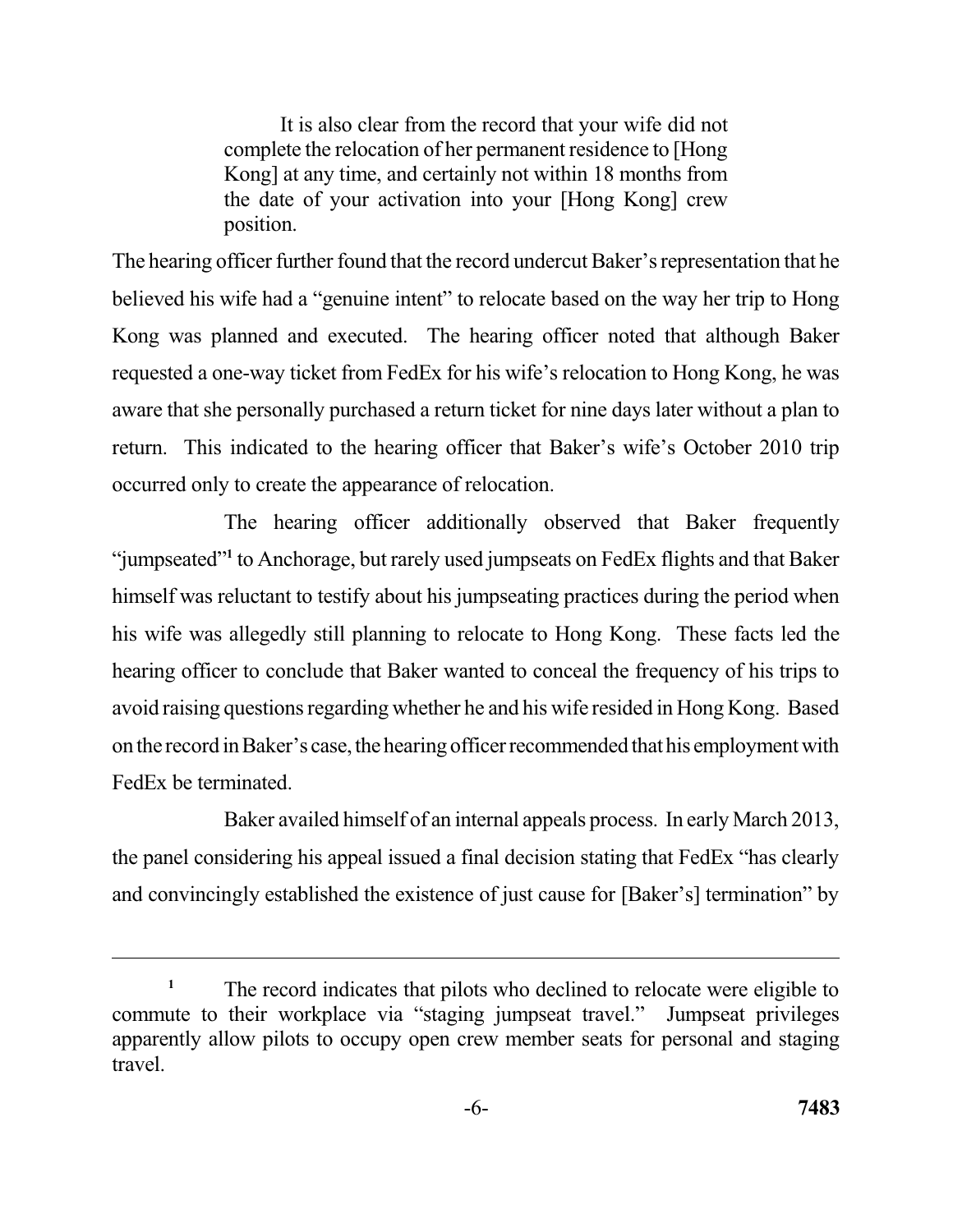showing that he "intentionally deceived [FedEx] into believing that his spouse had completed her relocation or would be completing it, while at the same time accepting housing allowance payments . . . he knew he would not be eligible to receive."

 Meanwhile, in April 2012, Baker filed a second complaint with the Commission, alleging that FedEx had retaliated against him for filing the October 2011 marital status discrimination complaint, first by suspending his jumpseat privileges and then by firing him. The Commission investigated both of Baker's claims and dismissed them, initially concluding that the Commission lacked jurisdiction over the issue of marital status discrimination because it had occurred in Hong Kong. Multiple superior court appeals and extensive administrative proceedings followed.**<sup>2</sup>**

 After the most recent May 2016 remand from the superior court, the Commission expanded its investigation of both the marital status discrimination complaint and the retaliation complaint. Ultimately, the Commission found substantial evidence that FedEx had discriminated against married pilots. It noted that a "pilot's spouse was required to relocate with them for the pilot to be eligible for the enhanced option," but "[u]nmarried pilots were not subject to the same requirements." It stated, "Investigation did not show . . . that the reasonable demands of the position required [FedEx] to make a distinction on the basis of a pilot's marital status to determine their housing allowance eligibility." But instead of proceeding to an enforcement hearing, the Commission closed the marital status discrimination case, citing AS18.80.112(b)(5) and

<sup>&</sup>lt;sup>2</sup> These proceedings included the initial investigation, closure of that investigation by the Commission, an appeal to the superior court, a request by the Commission for remand so that it could address issues with the record, and further investigation, which was followed by another closure. In total, this generated a record of nearly 2,000 pages. We do not discuss these proceedings in detail, as they are not the subject of the present appeal.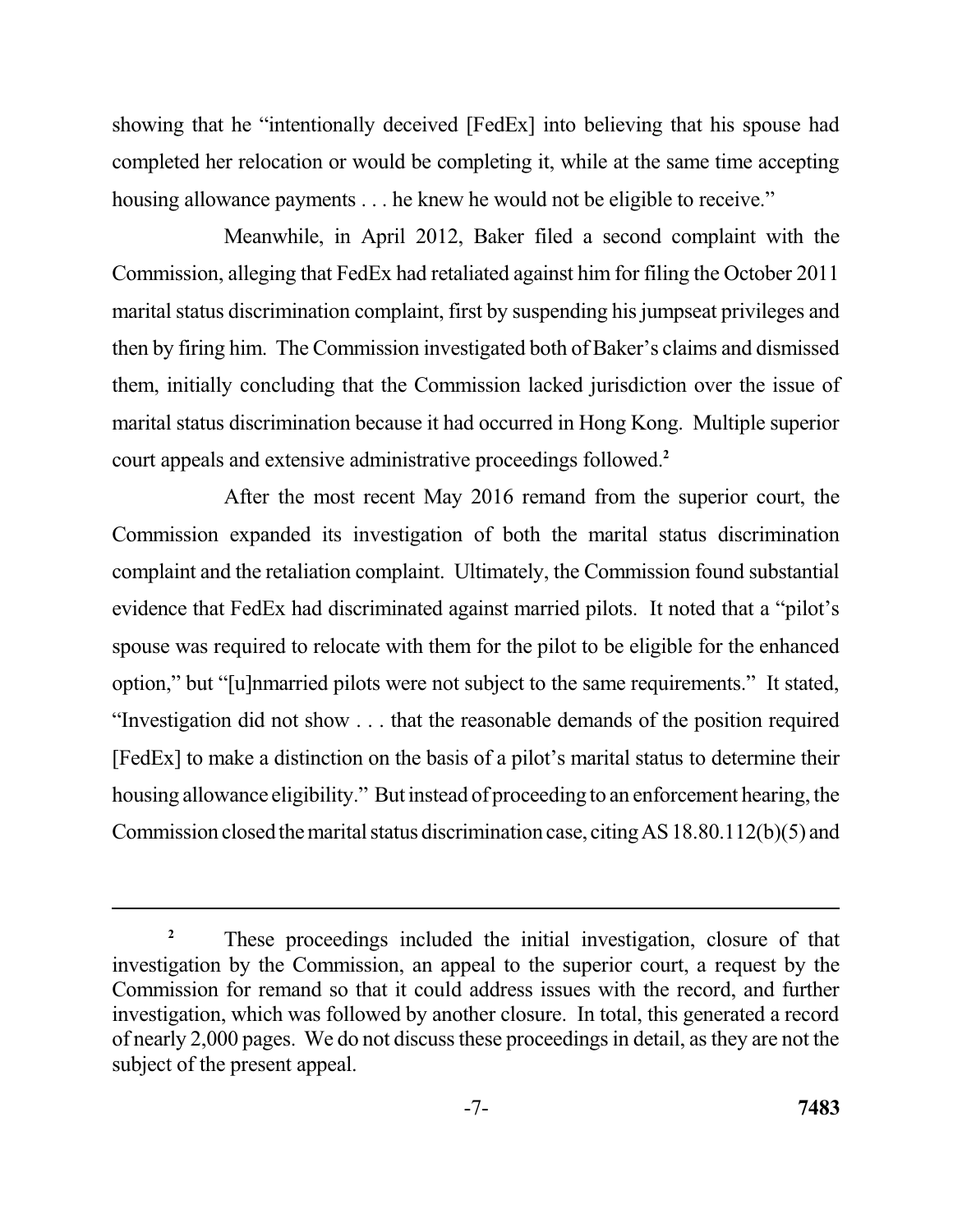(6).**<sup>3</sup>**It explained, "A hearing would not represent the best use of Commission resources and would not advance the purposes stated in AS 18.80.200."

The Commission also issued a determination addressing Baker's retaliation claim. The determination summarized the facts and chronology of Baker's employment in Hong Kong, his selection of the enhanced housing allowance, and his communication with FedEx regarding his relocation with his wife. The Commission noted that Baker did not file a complaint with the Commission until October 12, 2011 — three weeks after FedEx began the investigation. The Commission concluded that "[t]here was no evidence . . . that [FedEx] treated [Baker] any differently in its settlement attempts than the several other pilots who were also under investigation for improperly receiving the housing allowance" even though the other pilots had not filed complaints with the Commission.

 Commission. The Commission also considered a statement made by FedEx's in-house counsel in December 2011 that Baker's complaint with the Commission was "not helping him with [FedEx], and, in fact, [was] having the opposite effect." The Commission investigated this statement and re-interviewed the in-house counsel. Counsel indicated that he did not recall making the statement, but it would have related

<sup>3</sup> AS 18.80.112(b) states:

. . . .

 At any time before the issuance of an accusation under AS 18.80.120, the executive director may dismiss without prejudice a complaint if the executive director determines that

 (5) a hearing will not represent the best use of commission resources;

 (6) a hearing will not advance the purposes stated in AS 18.80.200. . . .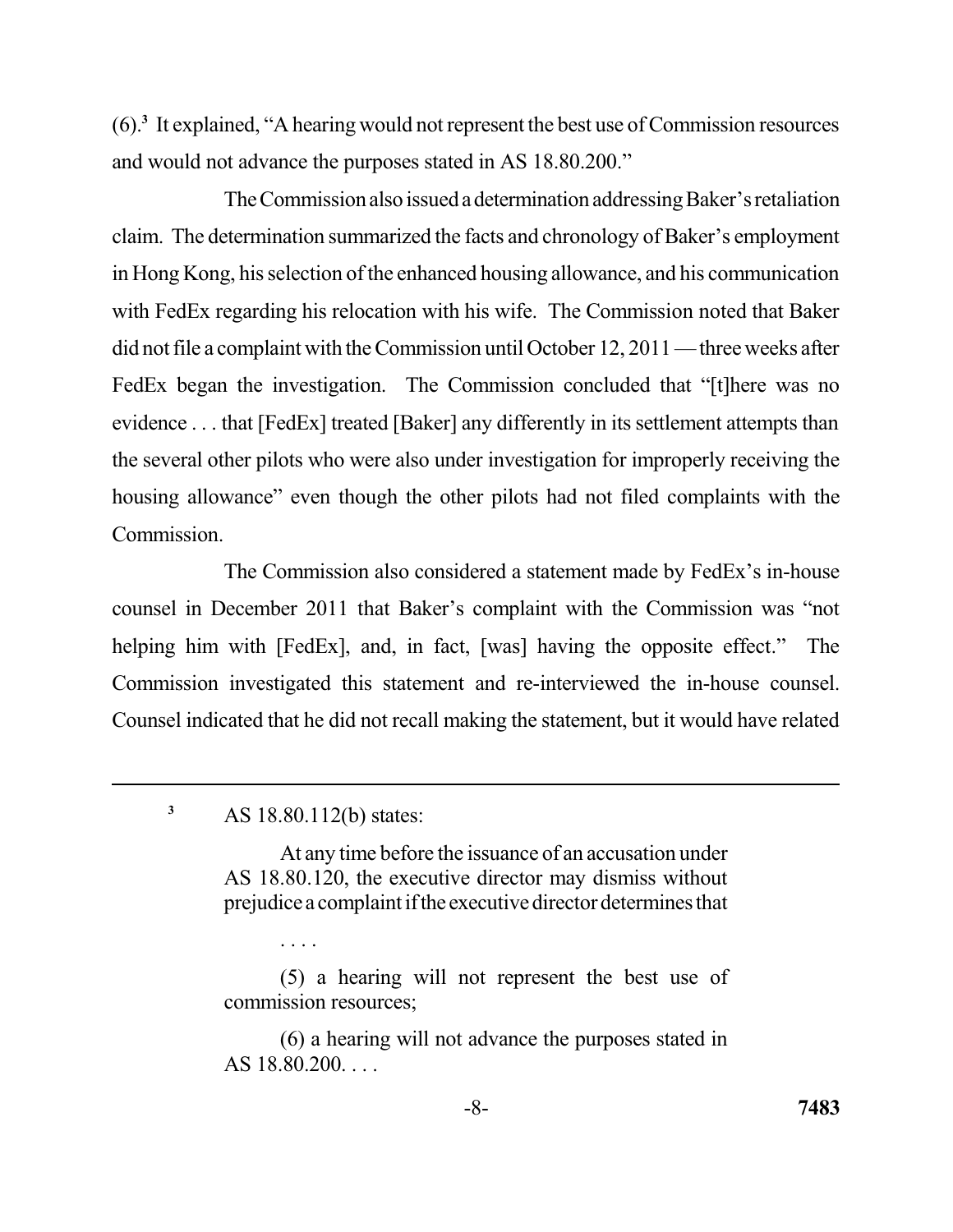to FedEx's "inability to progress in settlement discussions with [Baker] because of . . . [his] litigious posture." The Commission determined that the statement did not constitute substantial evidence of retaliation, because ultimately Baker was offered the same settlement agreement as other pilots who had not filed discrimination complaints, and those other pilots who did not accept the settlement were also terminated. The Commission noted that Baker's "intentional deceit of the company[] was clearly an offense warranting termination," and "there was no evidence to suggest that, had [Baker] not filed his complaint with the Commission, he would have escaped the same discipline meted out to others."

 Baker appealed both decisions to the superior court. In Baker's briefing, he challenged a range of FedEx and ALPA procedural and policy issues and questioned the factual basis for his termination. However, only two issues were actually before the superior court: "whether [the Commission] properly dismissed the discrimination complaint under AS 18.80.112(b)(5) and (6)" and "whether [the Commission] complied with the [superior] court's remand order when it dismissed the retaliation complaint for lack of substantial evidence." The superior court ruled in favor of the Commission on both issues.

Baker now appeals.

## **III. STANDARD OF REVIEW**

 When considering an administrative agency's decision after the superior court acts as an intermediate appellate court, "we independently review the merits of the agency's decision."<sup>4</sup> We generally refrain from reviewing an executive agency's

 **<sup>4</sup>***Rossv.Alaska State Comm'n for Human Rights*, 447 P.3d 757, 764 (Alaska 2019) (quoting *Pub. Safety Emps. Ass'n, AFSCME Local 803, AFL-CIO v. City of Fairbanks*, 420 P.3d 1243, 1248 (Alaska 2018)).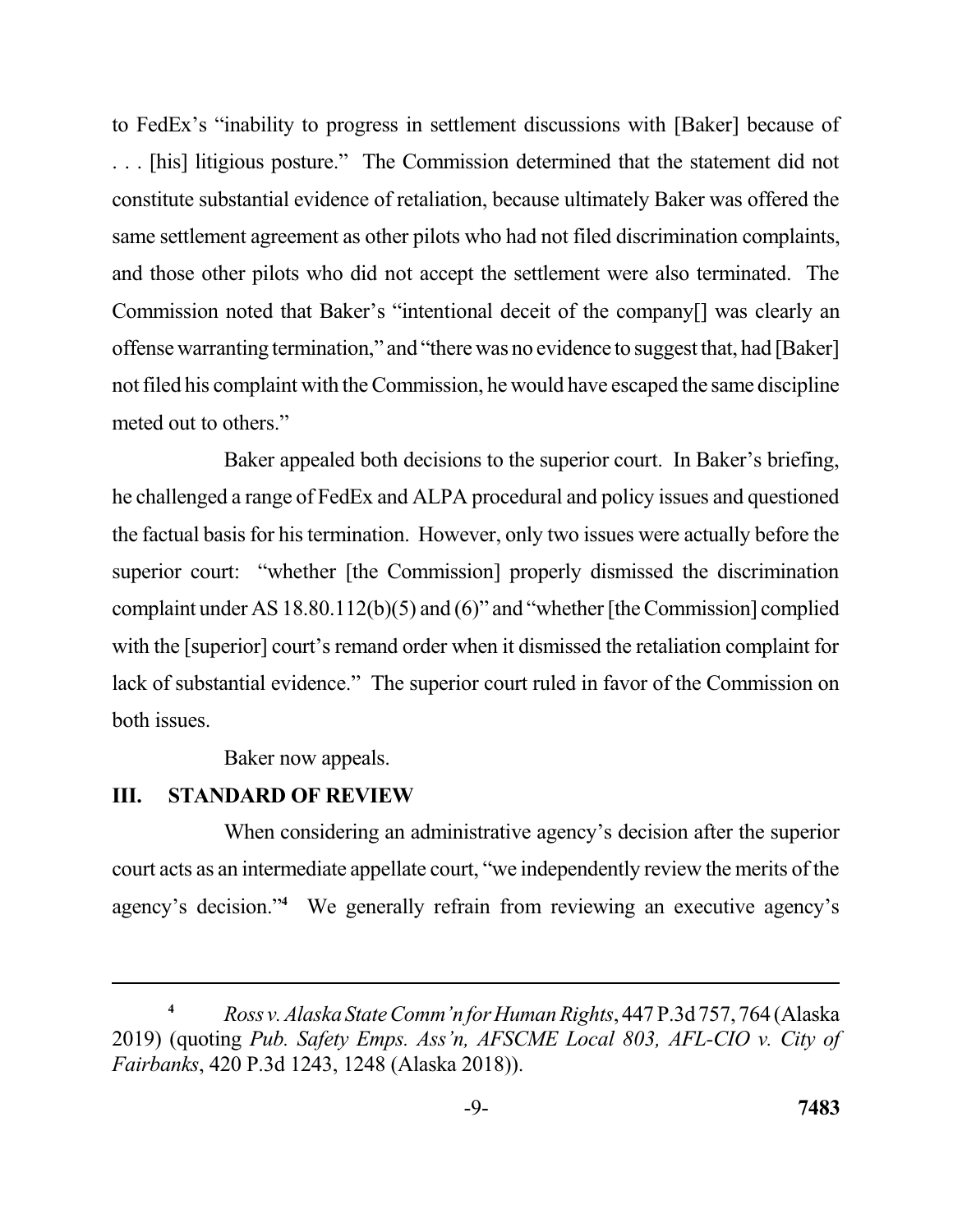exercise of discretionary enforcement authority.<sup>5</sup> However, "we may review such an exercise to [ensure] its 'conformity with law and that it is not so capricious or arbitrary as to offend due process.' "**<sup>6</sup>**

 In reviewing questions of law that do not involve agency expertise, including constitutional questions, "we . . . substitute our judgment for that of the administrative agency."**<sup>7</sup>**A determination that a party failed to produce substantial evidence of retaliation is also a question of law to which we apply our independent judgment.**<sup>8</sup>**

## **IV. DISCUSSION**

#### $\mathbf{A}$ .  **Complaint Was Not So Arbitrary And Capricious As To Offend Due A. The Commission's Decision To Dismiss Baker's Discrimination Process.**

 Baker argues that by declining to prosecute his discrimination complaint, without articulating a justification, the Commission violated due process because he cannot assess or challenge its reasoning. Baker contrasts the present record with the facts

**<sup>5</sup>***Yankee v. City & Borough of Juneau*, 407 P.3d 460, 463 (Alaska 2017).

**<sup>6</sup>***Id.* (quoting *Vick v. Bd. of Elec. Exam'rs*, 626 P.2d 90, 93 (Alaska 1981)).

**<sup>7</sup>***Cook Inlet Pipe Line Co. v. Alaska Pub. Utils. Comm'n*, 836 P.2d 343, 348 (Alaska 1992).

**<sup>8</sup>***See Raad v. Alaska State Comm'n for Human Rights*, 86 P.3d 899, 904 (Alaska 2004) (applying de novo review to the Commission's determination that there was not substantial evidence of retaliation); *cf. Rodriguez v. Alaska State Comm'n for Human Rights*, 354 P.3d 380, 385 (Alaska 2015) (holding that a determination that a party failed to produce substantial evidence of discrimination is a question of law, which we review de novo).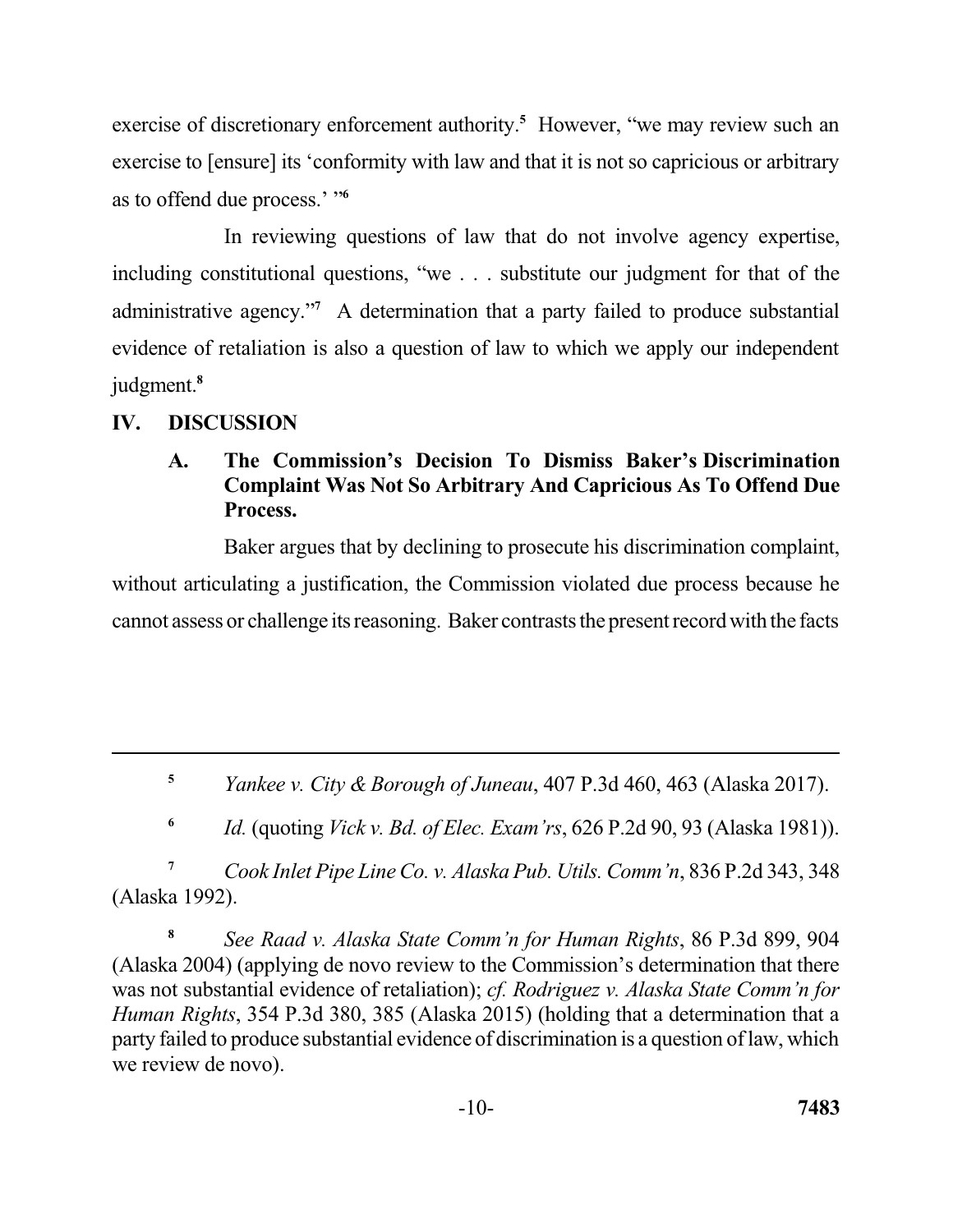of *Yankee v. City & Borough of Juneau*,<sup>9</sup> in which the government provided specific reasons for declining to exercise discretionary enforcement authority. Baker also suggests that the Commission improperly accepted factual assertions by FedEx without appropriate evidence in the record to support those assertions. Baker implies that such evidentiary flaws, especially when considered in the aggregate and in the context of the Commission's repeated dismissal of his case, constitute a due process issue even under our highly deferential standard of review. Baker additionally asserts that the Commission's determination that pursuing his complaint would not advance agency purposes was unreasonable.**<sup>10</sup>**

 The Commission and FedEx argue that the Commission acted with clear statutory authority, that this court reviews an administrative decision not to prosecute with substantial deference, and that, regardless of the standard of review, the Commission's investigation and decision were thorough, appropriate, and accurate.

 In reviewing the Commission's invocation of AS 18.80.112(b), we ask whether the Commission's decision not to issue an accusation (1) did not conform with the law or (2) was so arbitrary and capricious as to offend due process.<sup>11</sup> Despite finding that substantial evidence supported Baker's marital status discrimination complaint, the Commission declined to pursue it further, stating that "[a] hearing would not represent the best use of Commission resources and would not advance the purposes stated in AS 18.80.200."

 **<sup>9</sup>**407 P.3d 460.

<sup>&</sup>lt;sup>10</sup> Baker raises multiple related concerns regarding the Commission's decision: widespread, suggesting that enforcement would actually be a good use of agency resources; and pursuing the complaint could establish valuable precedent. the agency was biased against him; marital status discrimination was

 **<sup>11</sup>***Yankee*, 407 P.3d at 463.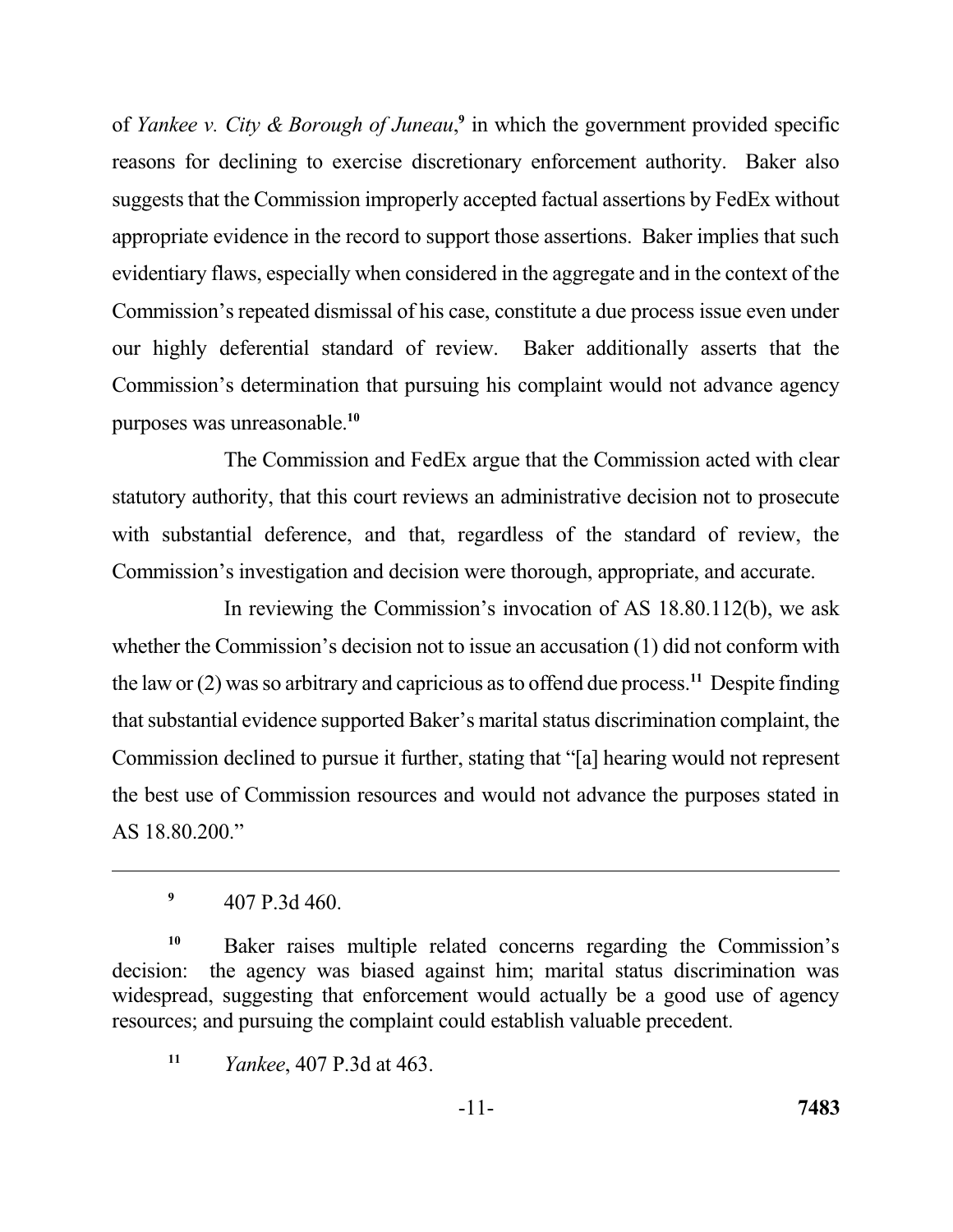The Commission's mandate and powers stem from AS 18.80.010-300.**<sup>12</sup>** This statute directs the Commission to seek to "eliminate and prevent discrimination in (6), however, vest the executive director of the Commission with the authority to dismiss a complaint without prejudice for the very reasons cited by the Commission.<sup>14</sup> The statute indicates that the executive director can, on a case-by-case basis, determine whether to refer substantiated cases to hearings when conciliation is unsuccessful.**<sup>15</sup>** employment . . . because of . . . marital status."**<sup>13</sup>** Alaska Statutes 18.80.112(b)(5) and

 While the Commission cited two statutory bases for declining to prosecute Baker's complaint, we can affirm based on the first: AS 18.80.112(b)(5), that further proceedings would not represent the best use of Commission resources. The first prong of the two-part Yankee test, whether the decision did not conform with the law, does not require detailed analysis. The legislature clearly authorized the Commission to consider resource limitations when deciding whether or not to issue accusations. And, as the

<sup>&</sup>lt;sup>12</sup> Relevant portions of the statute set out the investigation and conciliation structure (AS 18.80.110); describe the grounds on which the Commission can dismiss a complaint without prejudice (AS 18.80.112); describe procedures for a hearing if conciliation procedures fail after the Commission finds substantial evidence of discrimination (AS 18.80.120); describe the enforcement mechanisms that the Commission can utilize if the hearing produces a finding of discrimination (AS 18.80.130); and describe the overall purpose of the Commission (AS 18.80.200).

 **<sup>13</sup>**The totality of the Commission's defined purpose is much broader. *See*  AS 18.80.200(b) (addressing discrimination because of "race, religion, color, national pregnancy or parenthood."). origin, sex, age, physical or mental disability, marital status, changes in marital status,

<sup>&</sup>lt;sup>14</sup> AS 18.80.112(b); *see supra* note 3 (setting out statutory language).

 **<sup>15</sup>***See* AS 18.80.120(a) (referring to executive director power to issue an accusation and forward a complaint for hearing); AS 18.80.112(b) (describing conditions under which the executive director may dismiss a complaint instead of forwarding it to a hearing).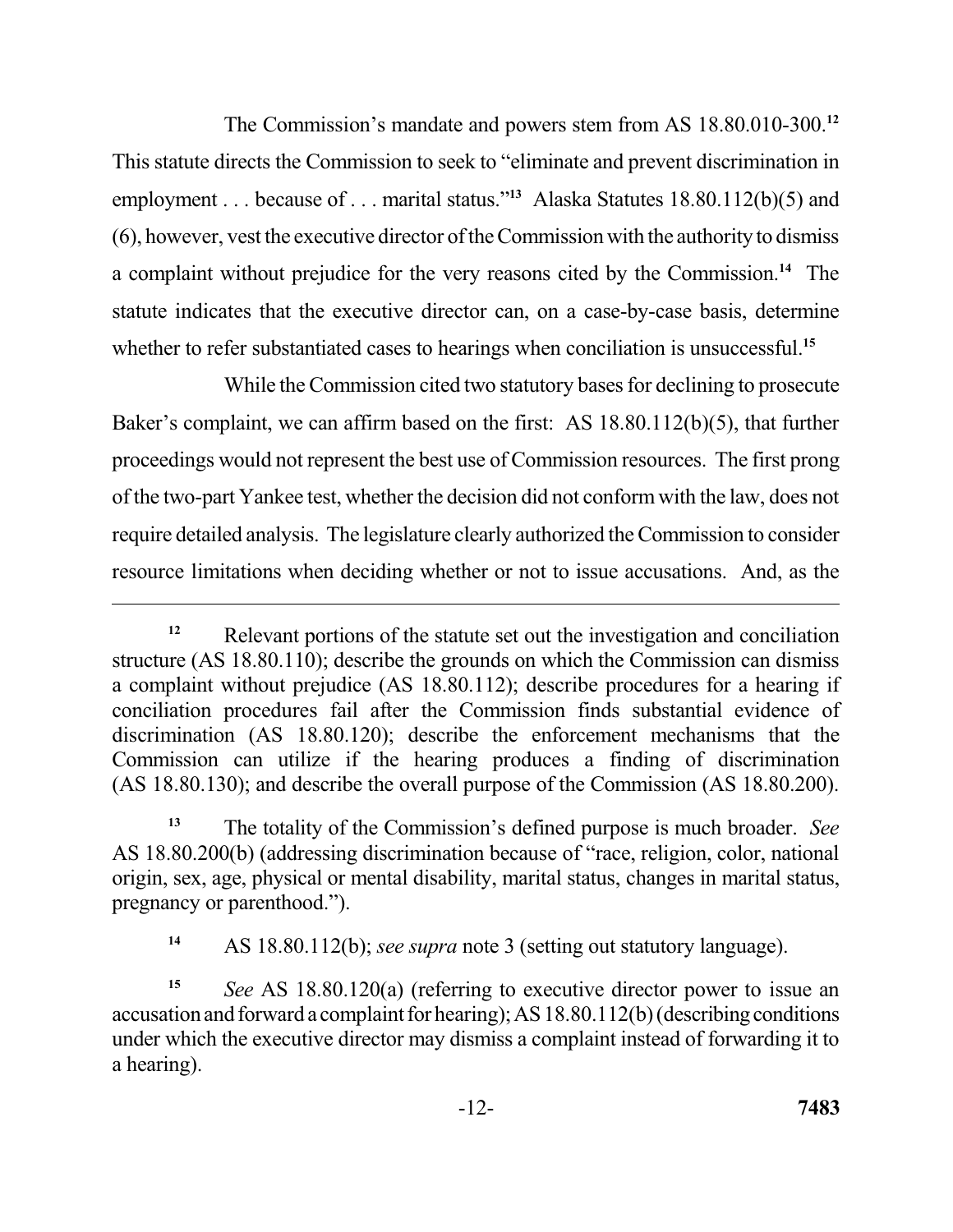superior court stated, the Commission "knows its resources best, and it is entitled to deference for its evaluation of them."

 We next consider whether the Commission's dismissal under AS 18.80.112(b)(5) was so arbitrary and capricious as to offend due process.<sup>16</sup> If the Commission cannot pursue all potentially actionable cases, it must make some difficult decisions; the statute defining the Commission's purpose describes a broad range of protected classes and forms of discrimination without mandating how the Commission should prioritize cases if resource considerations prevent it fromaddressing all of them.**<sup>17</sup>**

 Unfortunately, the Commission failed to further delineate its reasoning for its resources. constitutional right to due process require the Commission to explicitly connect its ultimate decision not to issue an accusation to relevant evidence in the record. Inferences are acceptable when applying deferential standards of review to administrative decisions.**<sup>18</sup>**We can infer a range of legitimate reasons why the Commission might have concluded that further pursuit of Baker's complaint would not represent the best use of its resources. We note that FedEx seems to have modified the policy to no longer treat married pilots differently than unmarried pilots for purposes of housing subsidies. We note the internal arbitration findings that Baker had intentionally deceived FedEx without raising preliminary concerns about a discriminatory policy, and that said deception was dismissing the case, or why continued prosecution would not represent the best use of However, neither the Commission's authorizing statute nor the

**<sup>18</sup>***Cf. Ainsworth v. Skurnick*, 960 F.2d 939, 941 (11th Cir. 1992) ("An award is arbitrary and capricious only if 'a ground for the arbitrator's decision cannot be inferred from the facts of the case.' " (quoting *Raiford v. Merrill Lynch, Pierce, Fenner & Smith, Inc.*, 903 F.2d 1410, 1413 (11th Cir. 1990))).

**<sup>16</sup>***See Yankee*, 407 P.3d at 463.

**<sup>17</sup>***See* AS 18.80.200(b).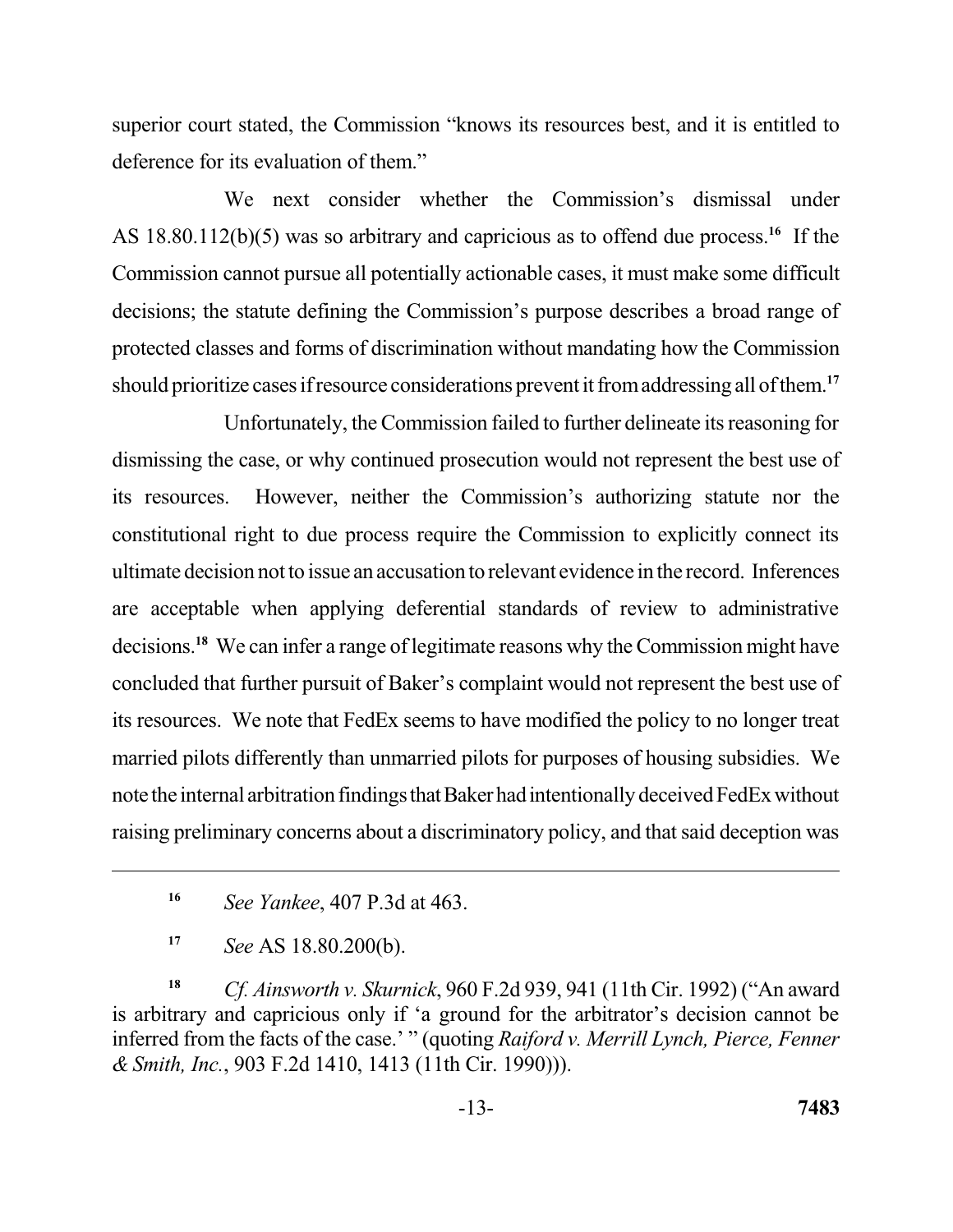actually the basis for his termination. Furthermore, we note that, presumably unlike some complainants seeking aid from the Commission, Baker had access to a lengthy union arbitration process, during which he was represented by counsel, and that he declined a settlement that would have allowed him to keep his job. We also note that Baker's ability to engage in further private enforcement of his discrimination claim was not foreclosed by the Commission's decision not to issue an accusation.

The circumstances of this case, when considered alongside the legislature's clear grant of prosecutorial discretion, prompt us to uphold the Commission's exercise of that discretion. The Commission's application of AS 18.80.112(b)(5) to Baker's case is not so arbitrary and capricious as to offend due process.

#### **B**.  **Discretion Does Not Offend Due Process. The Statute Vesting The Commission With Substantial Prosecutorial**

 Baker asks us to consider whether AS 18.80.112(b)(5) and (6), as written, meet constitutional due process requirements. Alaska Statute 18.80.112(b) provides that "before the issuance of an accusation . . . the executive director may dismiss without prejudice a complaint if the executive director" makes any of seven determinations.

 The decision to bring an enforcement matter, whether civil or criminal, is subject to agency discretion.**<sup>19</sup>**The United States Supreme Court grants extremely broad discretion to agency decisions not to prosecute or enforce.<sup>20</sup> We have previously endorsed this discretion, noting that "generally, courts decline to review executive-branch decisions *not* to prosecute an individual or *not* to enforce a law under

 **<sup>19</sup>***Yankee*, 407 P.3d at 464.

<sup>&</sup>lt;sup>20</sup> Heckler v. Chaney, 470 U.S. 821, 831 (1985) ("The United States Supreme Court] has recognized on several occasions over many years that an agency's decision not to prosecute or enforce, whether through civil or criminal process, is a decision generally committed to an agency's absolute discretion.").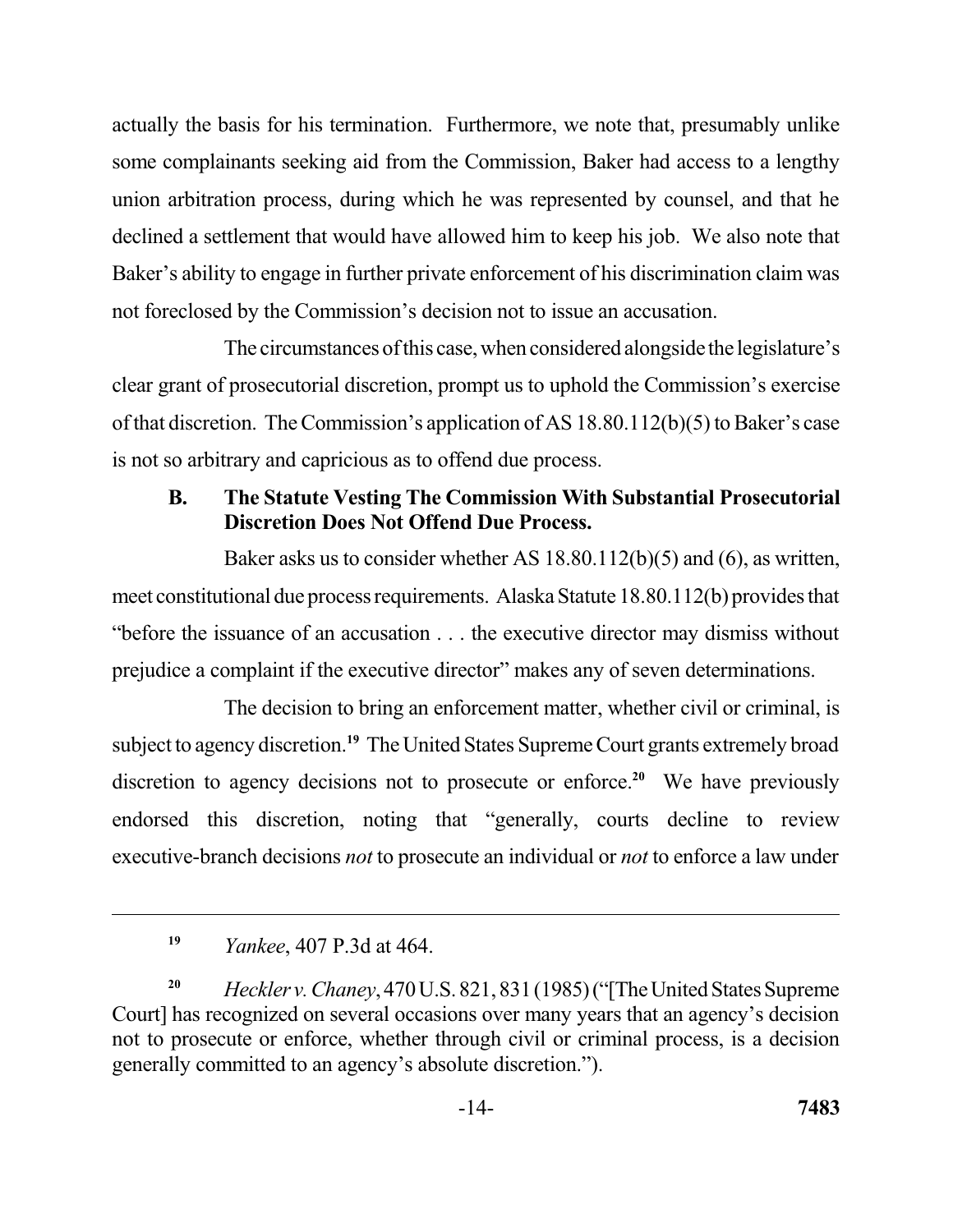particular circumstances.<sup>"21</sup> And the legislature can properly expand or contract the prosecutorial discretion of agencies such as the Commission.**<sup>22</sup>**

 Here, the challenged provisions simply grant the Commission discretion to dismiss complaints without prejudice based on considerations of agency resources and statutory purpose.<sup>23</sup> We have previously accepted the constitutionality of the basic premise that the legislature can statutorily grant the Commission significant prosecutorial discretion.<sup>24</sup> We conclude that AS  $18.80.112(b)(5)$  and  $(6)$  meet constitutional due process requirements.

# **C. The Commission Did Not Err By Finding Baker's Retaliation Complaint Was Not Supported By Substantial Evidence.**

 Baker asserts that the Commission erred by finding there was not substantial evidence of illegal retaliation. Alaska Statute 18.80.220(a)(4) provides that it is unlawful for an employer "to discharge, expel, or otherwise discriminate against a person because the person has opposed any practices forbidden under AS 18.80.200 18.80.280 or because the person has filed a complaint, testified, or assisted in a [Commission] proceeding."

**<sup>21</sup>***Yankee,* 407 P.3d at 464 (emphasis in original).

<sup>22</sup> See State, Dep't of Fish & Game, Sport Fish Div. v. Meyer, 906 P.2d 1365, 1373-74 (Alaska 1995) (noting compulsory language of Commission's statutory mandate and observing while there might be valid reasons for the Commission staff to have the power to dismiss cases with individual merit but no widespread impact, the legislature would have to authorize that discretion), *superseded by statute*, Ch. 63, § 4, SLA 2006,  *as recognized in Huit v. Ashwater Burns*, *Inc.*, 372 P.3d 904, 914 n.52 (Alaska 2016).

 **<sup>23</sup>**AS 18.80.112(b)(5) allows a dismissal based on a determination that "a hearing will not represent the best use of commission resources," and AS 18.80.112(b)(6) allows a dismissal based on a determination that "a hearing will not advance the purposes stated in AS 18.80.200."

**<sup>24</sup>***Meyer*, 906 P.2d at 1374.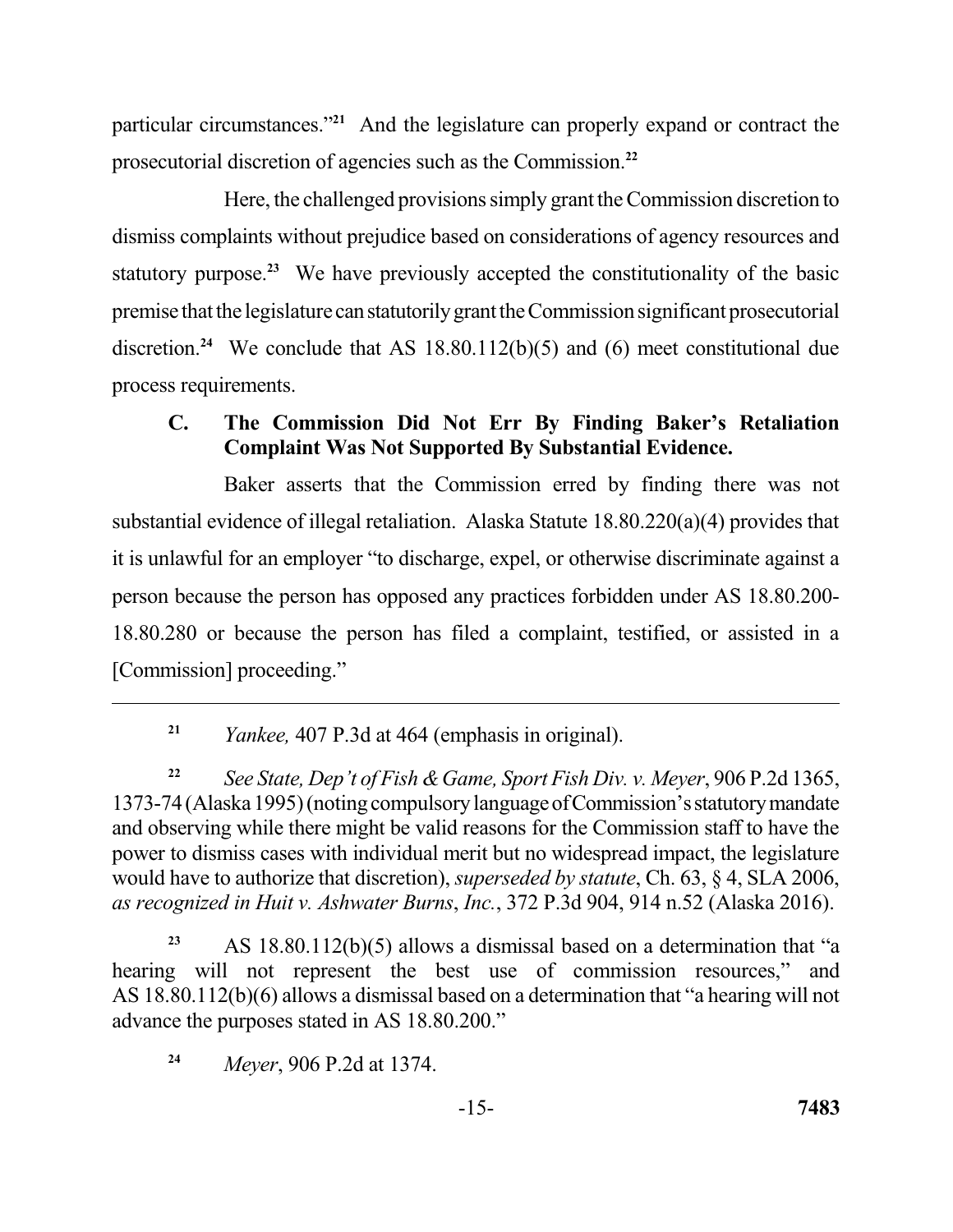The Commission's determination that Baker failed to produce substantial evidence is a question of law to which we apply our independent judgment.**<sup>25</sup>** adequate to support a conclusion.' "<sup>26</sup> To uphold the Commission's decision, we must conclude that a person of reasonable mind would not accept the evidence in the record as adequate to support a determination that FedEx retaliated against Baker.**<sup>27</sup>** "Substantial evidence is 'such relevant evidence as a reasonable mind might accept as

Baker filed his marital status discrimination complaint on October 12, 2011, *after* he was notified of an internal investigation of his potentially improper receipt of the housing allowance.**<sup>28</sup>**The FedEx activity to be considered is the activity occurring

 **<sup>25</sup>***See Rodriguez v. Alaska State Comm'n for Human Rights*, 354 P.3d 380, 385 (Alaska 2015).

<sup>26</sup> Button v. Haines Borough, 208 P.3d 194, 200 (Alaska 2009) (quoting  *S. Anchorage Concerned Coal., Inc. v. Municipality of Anchorage Bd. of Adjustment*, 172 P.3d 774, 780 (Alaska 2007)).

<sup>27</sup> Although the Commission's most recent decision focused on three pieces of evidence highlighted by the superior court on remand, our review of the Commission's decision requires consideration of the entire record. *See Ross v. Alaska State Comm'n for Human Rights*, 447 P.3d 757, 764 (Alaska 2019) ("The substantial evidence test is highly deferential, but we still review the entire record to ensure that the the evidence supporting it such that we cannot 'conscientiously' find the evidence to be 'substantial.' " (quoting *Pub. Safety Emps. Ass'n, AFSCME Local 803, AFL-CIO v. City of Fairbanks*, 420 P.3d 1243, 1248 (Alaska 2018))). evidence detracting from the agency's decision is not dramatically disproportionate to

<sup>28</sup> We see no evidence that Baker raised allegations of marital status discrimination prior to FedEx's initiation of disciplinary proceedings. Baker contends his June 2011 note "tacitly questioned the policy's legitimacy," but this does not constitute a claim that would trigger anti-retaliation protections. Baker's note did not discuss marital status discrimination; instead he expressed his concerns about his wife's eligibility for the housing allowance and the lack of clarity in the residency guidelines. Baker's wife emailed FedEx alleging that the policy was discriminatory, but her first (continued...)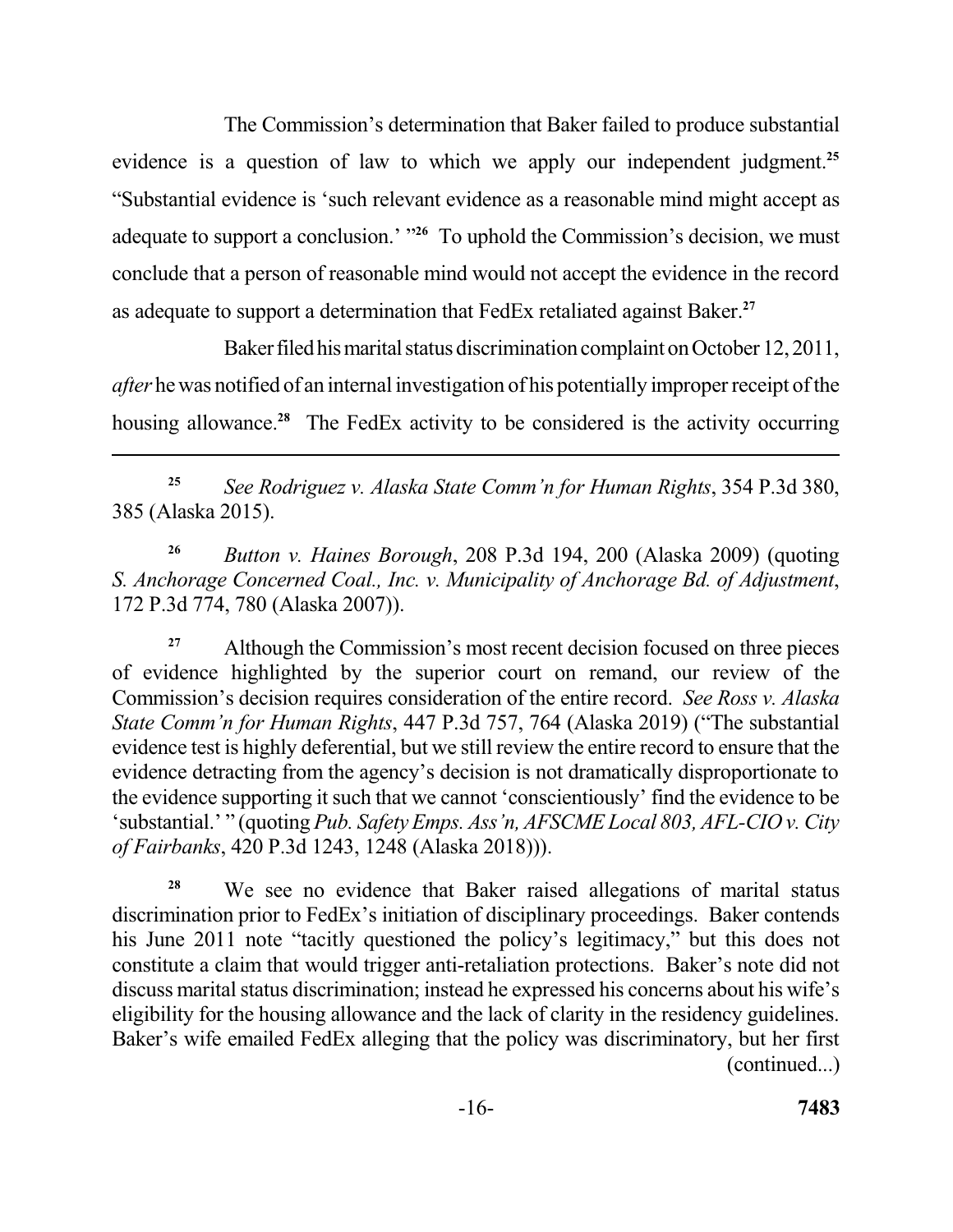between October 12, 2011 and March 27, 2012, when FedEx issued a notice of termination. Baker does not dispute that other pilots were also investigated. A reasonable mind would consider whether Baker received the same or materially similar treatment to other pilots under investigation, who did not file complaints, and weigh other evidence in that context.

 Baker was afforded internal union arbitration protections, including a full hearing during which he was represented by counsel, and an appeal of the FedEx hearing officer's decision to a balanced arbitration panel. And despite having filed a complaint, Baker was offered the same settlement agreement as the other pilots. Baker did not agree to the settlement and was ultimately terminated. FedEx produced records from disciplinary proceedings of other pilots also accused of obtaining the housing allowance improperly. The record suggests other investigated pilots faced similarly detailed questioning, and other pilots who did not agree to the settlement were also terminated.

 One piece of information could potentially be considered evidence of retaliation: the FedEx in-house counsel's statement to the ALPA union representative, in the course of the internal disciplinary process, that Baker's Commission complaint was "not helping him with FedEx, and, in fact, it's having the opposite effect." The such statement or sentiment would have related to FedEx's inability to progress in settlement discussions because of Baker's "litigious posture." The Commission determined that this did not constitute substantial evidence of retaliation, because ultimately Baker was offered the same settlement agreement as other pilots who had not counsel told the Commission that he did not recall making that statement, but that any

**<sup>28</sup>**(...continued)

 email was sent on September 26, 2011, five days after Baker received the notice of investigation. Therefore, like Baker, she first raised allegations of marital status discrimination after the investigative process had begun.